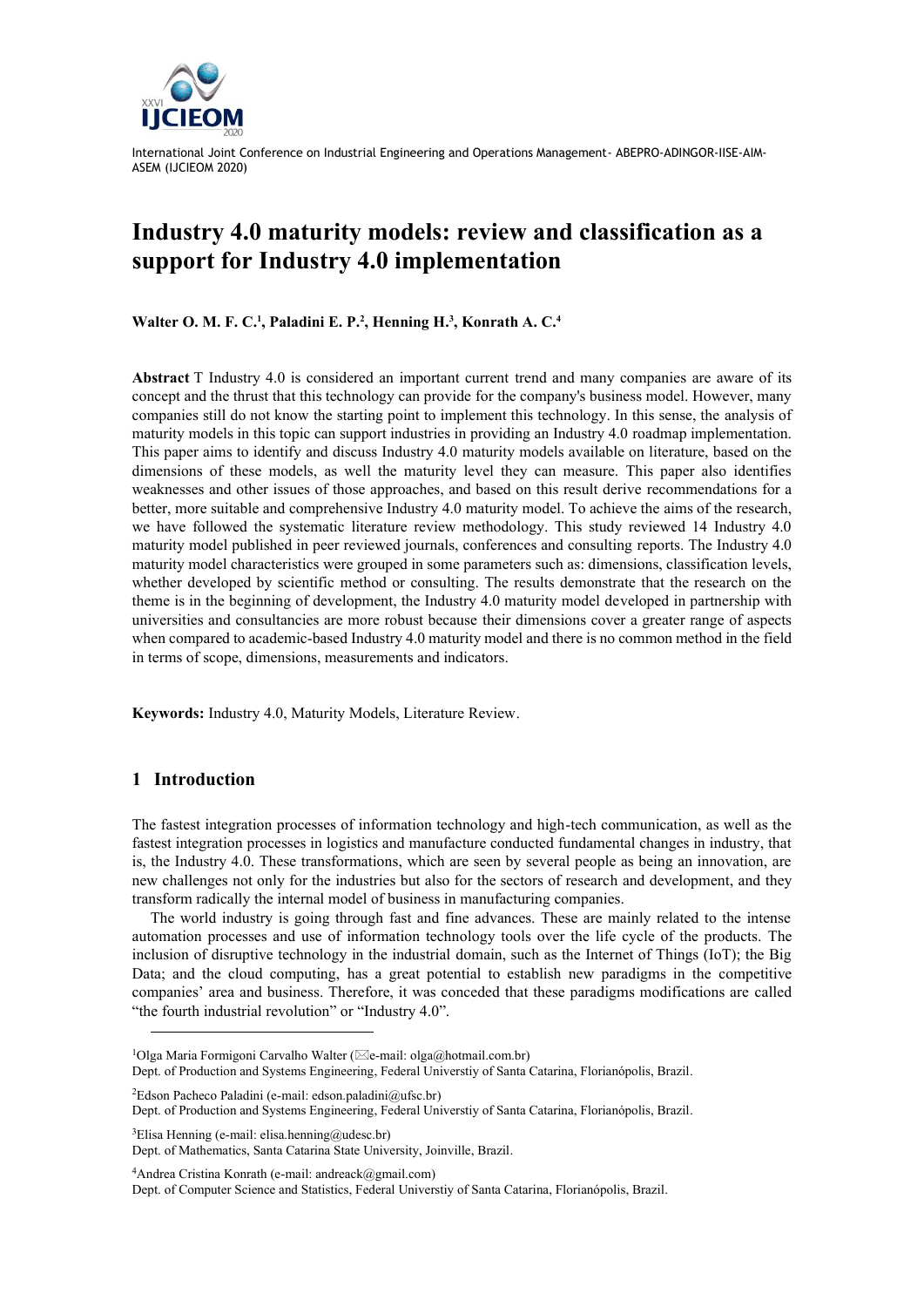

To get started in the digital transformation process the companies must have a clear view of today's situation and a strategic plan about what is to be reached (Rajnai and Kocsis, 2018). Hence, evaluate the current condition of the companies to start the implementation process of the Industry 4.0 and to know Industry 4.0 maturity models, is important to support the management of the corporations and provide them a guide on the digital changes of the companies.

The majority of the companies that are aware of the Industry 4.0, know that they need to make some adjustments in their processes, but they do not know how to carry out the methods of the Industry 4.0 on their businesses (Rajnai and Kocsis, 2018). The higher the maturity level, the lesser the risks are in the establishment of a new technology (Rübel et al., 2018). However, what is unknown yet is the knowledge level of the companies about their own digitalization (Leyh et al., 2016).

A roadmap or a common procedure to support the implementation of the Industry 4.0 was not yet established for the companies. Industry 4.0 maturity models are in research and development stage, are not commonly used, and not diffuse in the literature (Rajnai and Kocsis, 2018). Moreover, the lack of tools still represents a great obstacle to explore the full potential of the Industry 4.0 and particularly, the formal methods are crucial to consolidate the Industry 4.0, which has its singular challenges (Xu et al., 2018). Thus, this paper aims to identify and discuss Industry 4.0 maturity models available on literature, based on the dimensions of these models, as well the maturity level they can measure. This paper also identifies weaknesses and other issues of those approaches, and based on this result derive recommendations for a better, more suitable and comprehensive Industry 4.0 maturity model.

This paper is organized as follow: the next section presents a brief theoretical background of Industry 4.0. Section 3 presents the research method we followed. Section 4 discusses the Industry 4.0 maturity models. Finally, the last section draws conclusions and opportunities and challenges for future research.

#### **2 Industry 4.0**

The productive process has faced an evolutionary modification that was marked by transformations considering both changes in production processes and the breakdown of technological paradigms. Although there is still no universal agreement on what constitutes an industrial revolution (Maynard, 2015), from a technological evolution perspective, there are four commonly identified stages (Kagermann et al., 2013). The first industrial revolution follows introduction of water and steam-powered mechanical manufacturing facilities; the second industrial revolution was marked by the introduction of electrically-powered mass production based on the division of labour; a third industrial revolution is based on Information Technology (IT) and electronics to achieve further automation of manufacturing (Drath and Horch, 2014; Liao et al., 2017).

Recently, a new industrial revolution that will once again change the profile of industry has spread and is called as Industry 4.0 or fourth industrial revolution. The term "Industry 4.0" was first used at a Hannover in 2011, and drew the attention of academics, practitioners, government and politicians around the world (Siemieniuch et al., 2015; Sung, 2018).

Industry 4.0 originated from a high-tech strategy project of the German government, promoting the digitalization of the factory to ensure and increase the competitiveness of the industry, seeking to make the country the provider of key solutions. In general, Industry 4.0 is a set of technologies based on the concepts and interactions among cyber physical systems (Khaitan and McCalley, 2015), the IoT (Atzori, 2010) and Big Data, which will facilitate the vision and decision-making in the smart factory (Sung, 2018; Bernardi, 2016).

Thus, Industry 4.0 will bring about changes in the way in which the products are manufactured, causing impacts in several sectors. Besides that, Industry 4.0 has been considered as a strategy to increase product quality and become productive processes more efficient (Tortorella and Fettermann, 2018).

Some key technologies related to Industry 4.0 have been addressed through a literature review (Oesterreich and Teuteberg, 2016) and are presented in Table 1 based on three main groups.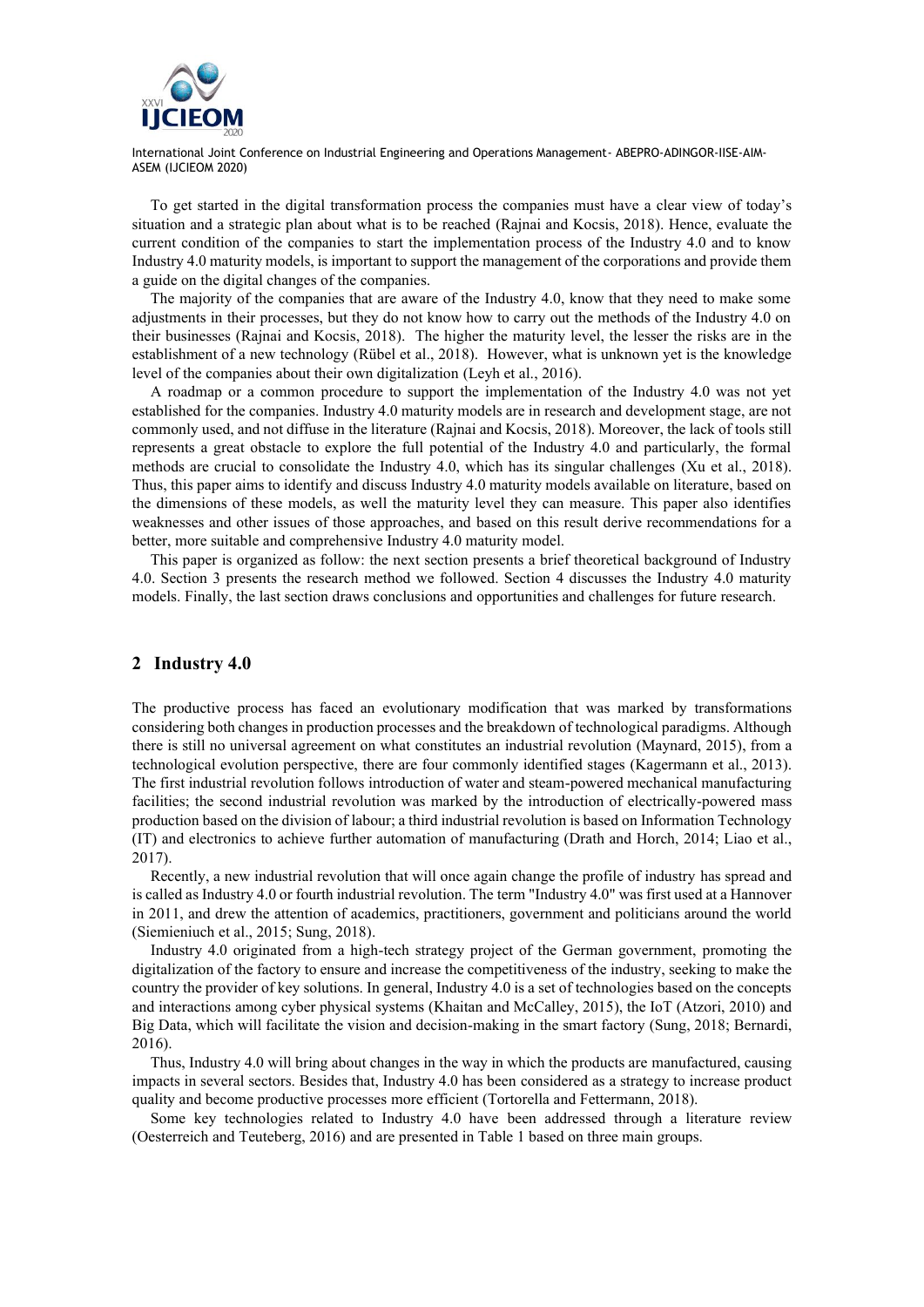

| Group                                | Technology                                                                                                                                                                                                                                                                                                        |
|--------------------------------------|-------------------------------------------------------------------------------------------------------------------------------------------------------------------------------------------------------------------------------------------------------------------------------------------------------------------|
| <b>Smart Factory</b>                 | Cyber Physical Systems (CPS), Embedded systems, Radio Frequency Identification (RFID),<br>Internet of Things (IoT), Internet of Services (IoS), Automation, Modularization and/or pre-<br>fabrication, Additive Manufacturing, Product Lifecycle, Management (PLM), Robotic,<br>Human Computer Interaction (HCI). |
| Simulation and<br>Modeling           | Simulation tools and Simulation models, Augmented Reality (AR) or Virtual Reality (VR),<br>Mixed Reality (MR).                                                                                                                                                                                                    |
| Digitalization and<br>Virtualization | Cloud Computing, Big Data, Mobile Computing, Social Media, Digitalization.                                                                                                                                                                                                                                        |

**Table 1** Key technologies and concepts of Industry 4.0.

The groups with the greatest number of technologies are in this order: Smart Factory, Digitalization and Virtualization, Simulation and Modeling. These definitions and technologies are not the only ones, and as Industry 4.0 is spreading and evolving, new technologies and concepts can be added to the context. Some authors indicate technological factors that are indispensable for the structuring of Industry 4.0, such as: Smart Factories, IoT, Big Data, and Clouding Computing (Kagermann et al., 2013; Oesterreich and Teuteberg, 2016; Mouef et al., 2019).

# **3 Research Method**

The authors have followed the systematic literature review (SLR) (Tranfield et al., 2003) with three stages: planning the review, conducting the review, and reporting and dissemination. This study employed a SLR methodology because of its transparency and repeatability to investigate the characteristics of the Industry 4.0 maturity models.

It is essential to conduct a SLR in any field, to understand the level of previous research that has been undertaken and to know about the weaknesses and areas that need more research in the field (Okoli and Schabraml, 2010). There is just one previous research when SLR has been published in Industry 4.0 maturity models (Gökalp et al., 2017). These authors have analysed the sufficiency of seven Industry 4.0 maturity models for providing insights about the organization's maturity for adoption of Industry 4.0.

Authors would argue that there is a clear need for SLR's to be carried out in the field of Industry 4.0 maturity models to bridge the gap in the previous literature, since the ability of companies to adapt and integrate into the new business model like Industry 4.0 is still under investigation. Table 2 presents the stages adopted for performing this SLR.

# *3.1 Planning the review*

To achieve the aim of this research, we have used the following keywords: "Industry 4.0", "maturity model", "framework", "readiness", and "assessment model". The authors have decided to include nonscientific references developed by Consulting firms, like technical reports, because there are only a few scientific studies that investigate the Industry 4.0 maturity model (Gökalp et al., 2017) and we believe this kind of material could contribute to the findings of this research, since the field of Industry 4.0 maturity models is novel theme.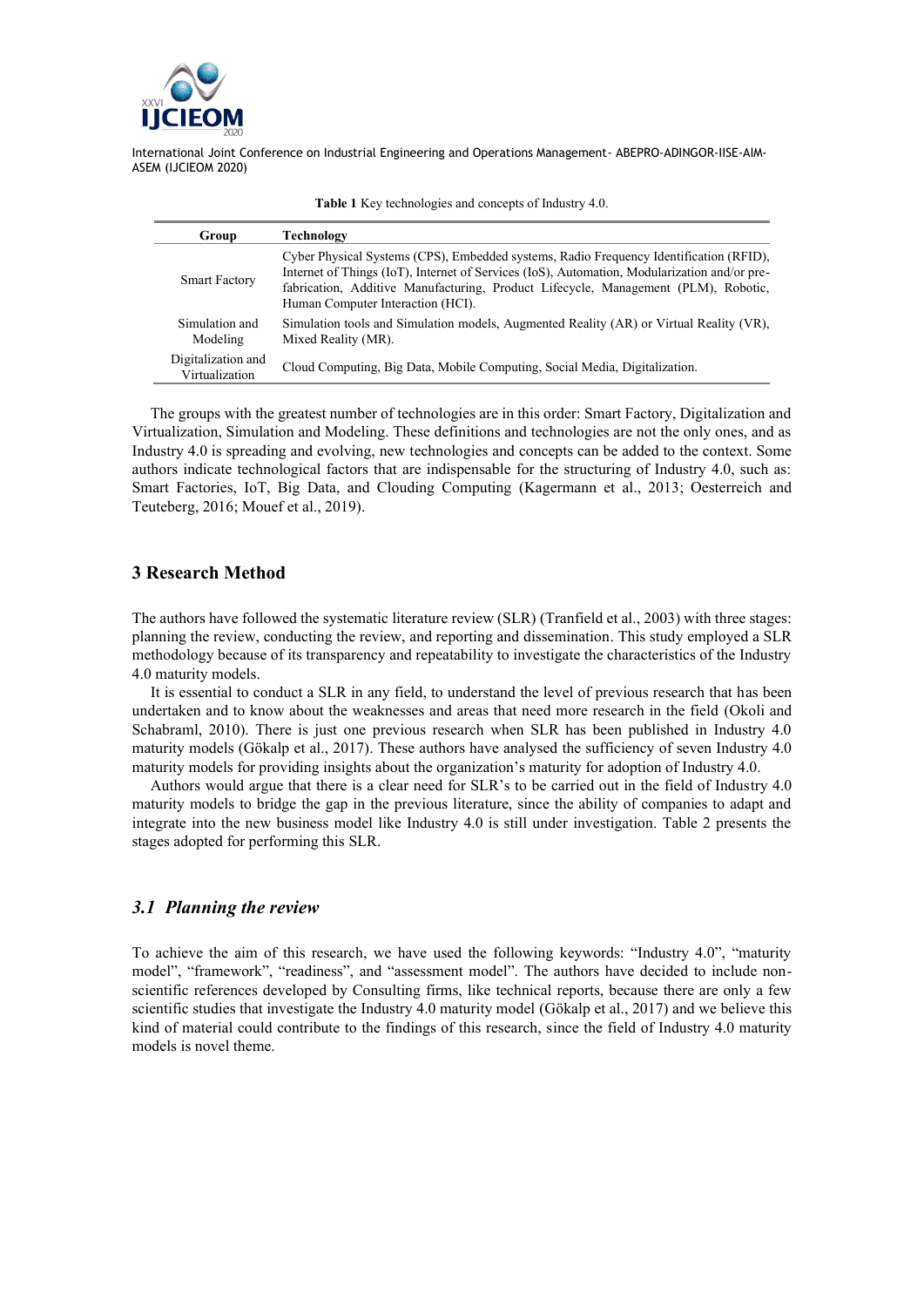

# *3.2 Conducting the review*

This research was performed according to the research protocol presented in Table 2, which initially identified 423 articles in different journals within the research scope. After reading the abstract and considering general information for all these references, articles that were not directly related to the focus of this research were discarded. This evaluation selected 14 effectively relevant articles that were analyzed in detail. The content of these articles and its relationship to this paper is discussed in the next sections.

| <b>Stage</b>              | <b>Research Phase</b>                                                                                                                                                                                                                                                                                        | <b>Research Phase of this Research</b>                                                                                                                                                                                                                                                                                                                                                                                                                                                                                                                          |  |  |  |  |
|---------------------------|--------------------------------------------------------------------------------------------------------------------------------------------------------------------------------------------------------------------------------------------------------------------------------------------------------------|-----------------------------------------------------------------------------------------------------------------------------------------------------------------------------------------------------------------------------------------------------------------------------------------------------------------------------------------------------------------------------------------------------------------------------------------------------------------------------------------------------------------------------------------------------------------|--|--|--|--|
| 1. Planning the<br>Review | of literature review research.                                                                                                                                                                                                                                                                               | 1. Research Purpose: Define the purpose To identify and discuss Industry 4.0 maturity models available<br>on literature, based on the dimensions of these models, as well<br>the maturity level they can measure.                                                                                                                                                                                                                                                                                                                                               |  |  |  |  |
|                           | 2. Research Protocol: This includes the<br>identifying relevant studies and the<br>inclusion and exclusion criteria.<br>3. Applying Criteria: Search criteria<br>helps to ensure that only the most<br>relevant articles are used for research<br>purposes (or) the less important articles<br>are excluded. | Scope: Industry 4.0 maturity models; Strategy: keywords<br>scope of the study, the search strategy for "Industry 4.0", "maturity model", "framework", "readiness",<br>and "assessment model" were used; Inclusion and exclusion<br>criteria: all qualified international scientific and nonscientific<br>publications should be covered.<br>Inclusion criteria: No restriction for date; Portuguese, English or<br>Spanish languages;<br>Materials developed by consulting firms like reports and<br>technical reports from non-scientific database references. |  |  |  |  |
|                           | 4. Literature Searches: Online databases<br>enabling access to full texts from<br>relevant scientific publications.                                                                                                                                                                                          | Searches in the following electronic databases: Compendex<br>(Engineering Village), EBSCO, Emerald, IEEE Xplore, Science<br>Direct (Elsevier), Scopus, Web of Science and Wiley Online<br>Library.                                                                                                                                                                                                                                                                                                                                                              |  |  |  |  |
| the Review                | based on the characteristics defined in<br>the research protocol.                                                                                                                                                                                                                                            | 5. Selecting studies: Publication selection Article selection is based on the application of established<br>relevance criteria and characteristics presented in the research<br>protocol (second row on Table 2).                                                                                                                                                                                                                                                                                                                                               |  |  |  |  |
|                           | 6. Quality Assessment: Publication's<br>quality is evaluated by characteristics<br>2. Conducting defined by the researcher.                                                                                                                                                                                  | Conference proceedings, consulting report, and articles from<br>scientific journals.                                                                                                                                                                                                                                                                                                                                                                                                                                                                            |  |  |  |  |
|                           | 7. Data Extraction and 8. Synthesis: Data<br>extracted from selected publications for<br>the purpose of synthesizing them using<br>appropriate techniques, such as<br>quantitative or qualitative analysis, or<br>both, for combining the extracted facts.                                                   | Data will be extracted considering some parameters related to<br>Industry 4.0 maturity models. The following items will be<br>used as criteria for data analysis: source, maturity model<br>verification, dimensions, type of assessment result<br>(quantitative/qualitative), and maturity level.                                                                                                                                                                                                                                                              |  |  |  |  |
| 3. Reporting              | well as the obtained results.                                                                                                                                                                                                                                                                                | 9. Reporting: Report in detail the SLR, as The third phase proposed will be explored in the next sections,<br>where articles will be analyzed in detail.                                                                                                                                                                                                                                                                                                                                                                                                        |  |  |  |  |
| and                       | 10. Dissemination: Publish the SLR,<br>Dissemination generating contribution in the field of<br>knowledge.                                                                                                                                                                                                   | Publication of a scientific article sharing the theoretical<br>scientific contribution in Industry 4.0 maturity models to bridge<br>the gap in the literature.                                                                                                                                                                                                                                                                                                                                                                                                  |  |  |  |  |

**Table 2** Summary of research phases for Industry 4.0 maturity models literature review.

# *3.3 Report and dissemination*

A discussion of the selected Industry 4.0 maturity models using the described criteria in this section is presented in the next section.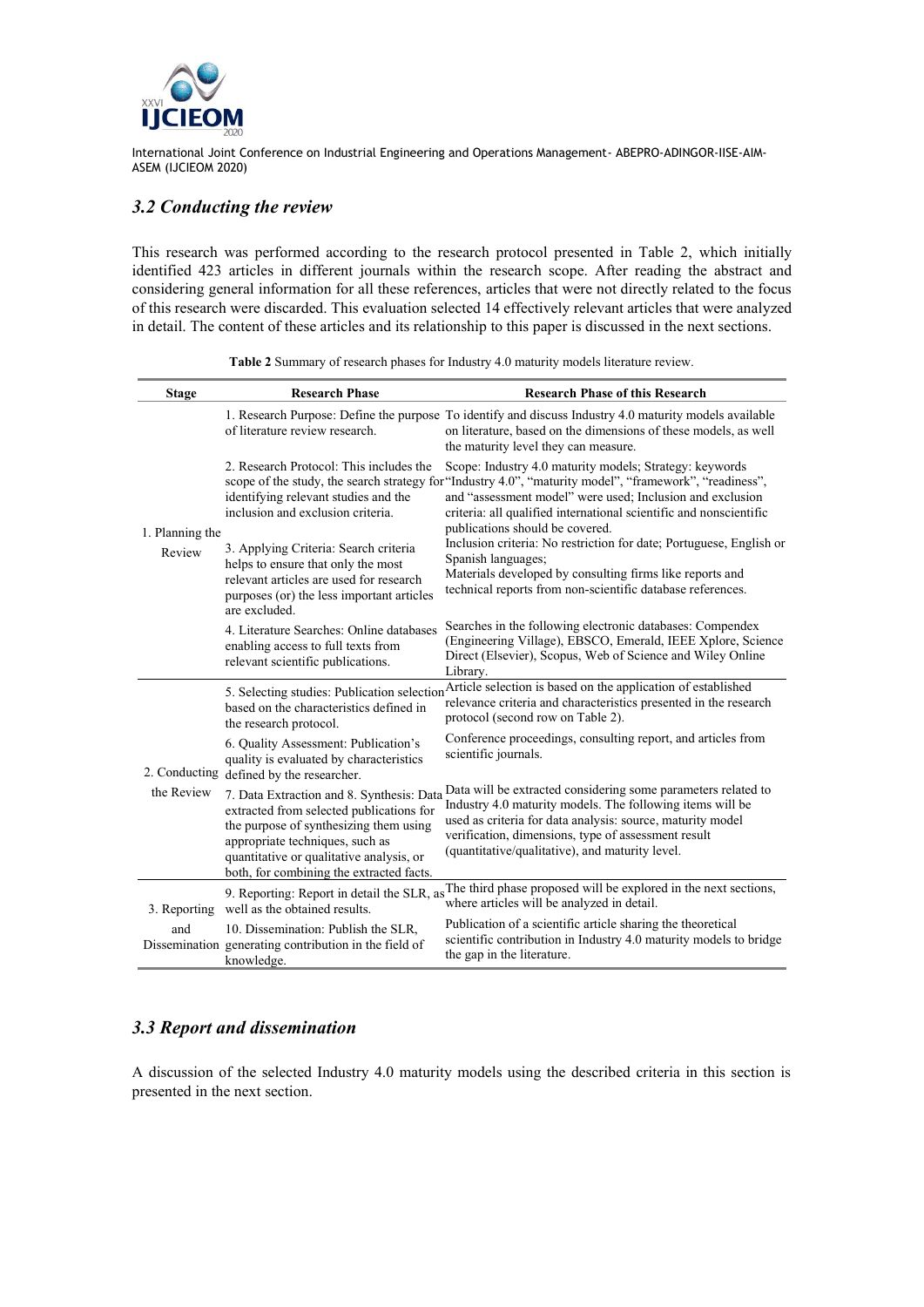

### **4 Results and Discussions**

Table 3 presents some parameters of the Industry 4.0 maturity models studied. Dimensions and maturity levels used by the maturity models are also showed. Source parameter considers Academic based publication (those are developed by universities and research institutes); Consultant based (those are performed by consulting companies) and finally, Academic and Consultant based (those that are developed in partnership between universities, research institutes and consultancy companies).

The verification analysis aims to identify whether the authors have verified the Industry 4.0 maturity model. This parameter tries to show if the Industry 4.0 maturity model were implemented in practical investigation or execution approach. This practice of investigation or execution of Industry 4.0 maturity model is termed as verification of Industry 4.0 maturity model. The verification of any Industry 4.0 maturity model establishes its applicability and significance. On the other hand, if author has only proposed the conceptual model and not reported its implementation, they are labelled as not verified Industry 4.0 maturity model.

Dimensions are the areas that the model covers and can be applied within an organization. In other words, in practice, these are the areas in which the model can be applied to assess the maturity of Industry 4.0 in the organization.

Type is related to the assessment result that the maturity model presents, which can be: Qualitative (QL), Quantitative (QT) or Qualitative and Quantitative (QLQT) based. Qualitative result-based shows only qualitative maturity levels with statements and affirmations about the assessment result of Industry 4.0. Maturity models with Quantitative results based, however, present only numerical results, or a scale as an assessment result. On the other hand, Qualitative and Quantitative maturity models have both qualitative and quantitative maturity levels results and it is a more complete scale because it places the industry on the numerical scale through qualitative statements.

The last parameter of Table 3, that is, maturity level, is regarded to the nomenclature given to the maturity levels of the Industry 4.0 maturity models. In general, the first maturity levels follow an increasing scale, that is, the first nomenclatures of the maturity levels are directed for those companies in which they are in the initial phase of integration of Industry 4.0. The last levels are classifications given to the companies with the highest level of maturity of Industry 4.0 in its process.

| <b>Authors</b>       | Source <sup>1</sup> | Verified       | <b>Dimensions</b>                                                                                                                                                                                                                        | Type <sup>2</sup> | <b>Maturity level</b>                                                                                                                                                          |
|----------------------|---------------------|----------------|------------------------------------------------------------------------------------------------------------------------------------------------------------------------------------------------------------------------------------------|-------------------|--------------------------------------------------------------------------------------------------------------------------------------------------------------------------------|
| Leyh et al. $(2016)$ | $\mathsf{A}$        | N <sub>o</sub> | Vertical Integration, Horizontal<br>Integration, Digital Product<br>Development, and Cross-sectional<br>technology criteria.                                                                                                             | QL                | 1: Basic digitization level; 2:<br>Cross departmental<br>digitization; 3: Horizontal and<br>vertical digitization; 4: Full<br>digitization; 5: Optimized full<br>digitization. |
| Gökalp et al. (2017) | $\mathsf{A}$        | No.            | Asset Management, Data<br>Governance, Application<br>Management, Process<br>Transformation, and Organizational<br>Alignment.                                                                                                             | QL                | Level 0: Incomplete; Level 1:<br>Performed; Level 2: Managed;<br>Level 3: Established; Level 4:<br>Predictable; Level 5:<br>Optimizing.                                        |
| PWC (2020)           | $\mathcal{C}$       | No             | Business Models, Product and<br>Service Portfolio; Market and<br>Customer Access; Value Chains and<br>Processes; Information Technology<br>(IT) Architecture; Compliance,<br>Legal Risk, Security and Tax;<br>Organization, and Culture. | <b>QLQT</b>       | Qualitative and quantitative<br>level for each dimension:<br>Digital Novice; Vertical<br>Integrator; Horizontal<br>Collaborator; Digital<br>Champion.                          |
| Schuh et al. (2017)  | AC                  | No             | Resources, Information systems,<br>Organizational structure, and<br>Culture.                                                                                                                                                             | QL                | Computerization,<br>Connectivity, Visibility,<br>Transparency, Predictive, and<br>Adaptability.                                                                                |

**Table 3** Parameters of Industry 4.0 maturity models.

<sup>1</sup>A: Academic based; Consultant based; AC: Academic and Consultant based. <sup>2</sup>: QL: Qualitative; QT: Quantitative.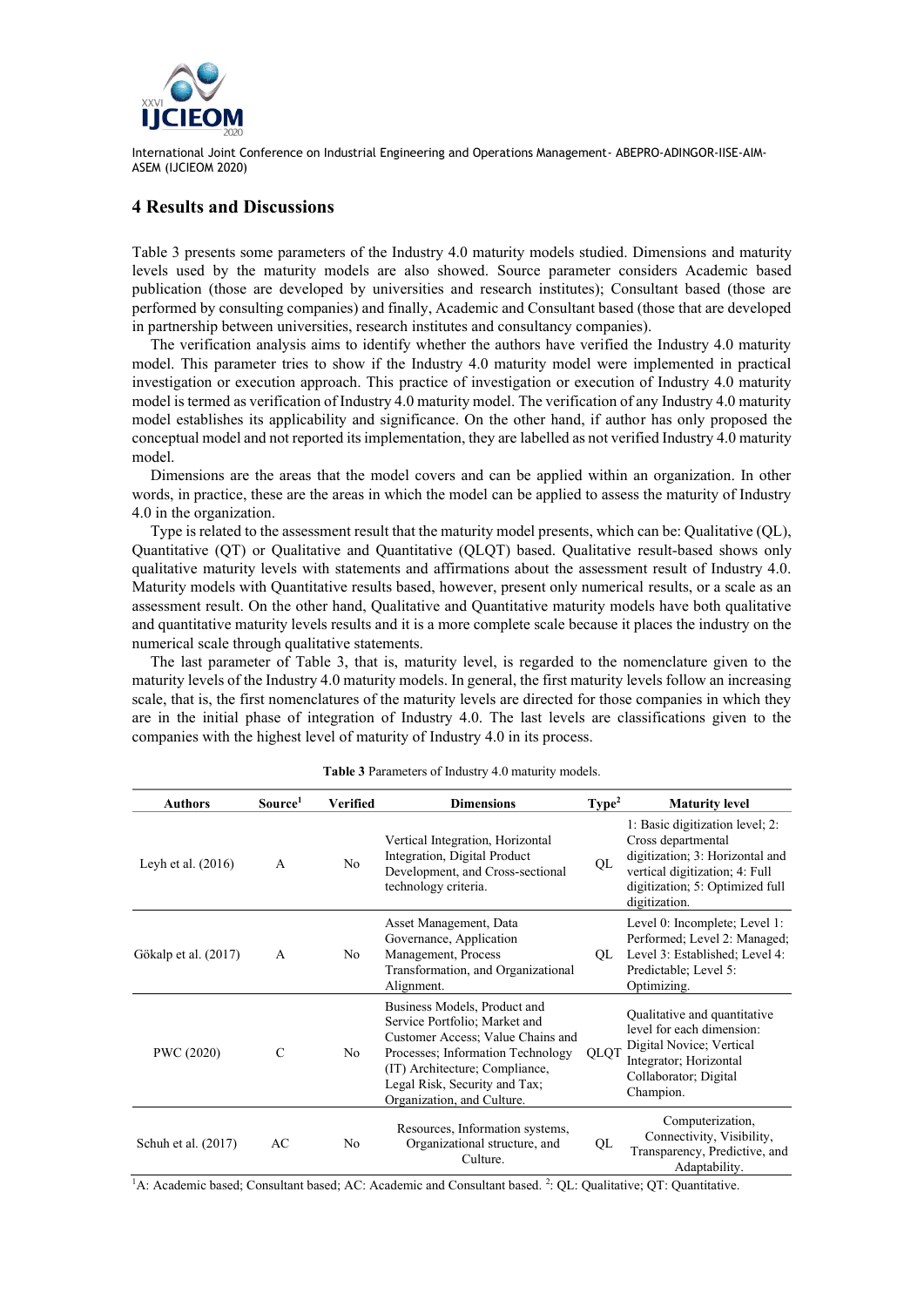

| <b>Authors</b>                  | Source <sup>1</sup> | Verified       | <b>Dimensions</b>                                                                                                                                                                                                                                                                                                                                                                                    | Type <sup>2</sup> | <b>Maturity level</b>                                                                                                                  |
|---------------------------------|---------------------|----------------|------------------------------------------------------------------------------------------------------------------------------------------------------------------------------------------------------------------------------------------------------------------------------------------------------------------------------------------------------------------------------------------------------|-------------------|----------------------------------------------------------------------------------------------------------------------------------------|
| Gill et al. (2016)              | $\mathbf C$         | N <sub>o</sub> | Culture, Technology, Organization,<br>and Insights.                                                                                                                                                                                                                                                                                                                                                  | QL                | Skeptics, Adopters,<br>Collaborators, Differentiators.                                                                                 |
| Lichtblau (2015)                | C                   | No             | Strategy and Organization, Smart<br>Factory, Smart Operations, Smart<br>Products, Data Driven Services, and<br>Employees.                                                                                                                                                                                                                                                                            | QT                | Outsiders, Beginner,<br>Intermediate, Experienced,<br>Expert, Top performer.                                                           |
| Schumacher et al.<br>(2016)     | A                   | Yes            | Strategy, Leadership, Customers,<br>Products, Operations, Culture,<br>People, Governance, and<br>Technology.                                                                                                                                                                                                                                                                                         | QT                | Quantitative level for each<br>dimension.                                                                                              |
| Agca et al. (2018)              | AC                  | No             | Product and Service, Manufacturing<br>and Operations, Strategy and<br>Organization, Supply Chain,<br>Business Model, and Legal<br>Considerations.                                                                                                                                                                                                                                                    | OL                | Beginner, Intermediate,<br>Experienced, and Expert                                                                                     |
| Pessl et al. (2017)             | A                   | Yes            | Acceptance and Application of new<br>Technologies and Media,<br>Professional Competence, Learning<br>Competence, Corporate Strategy,<br>Human Resources Development<br>Strategy, Organization and<br>Democratization, Flexible Working<br>Models, Health and Safety,<br>Information and Communication,<br>Employer Branding, Change<br>Management, Process Orientation,<br>and Knowledge Management. | OL                | Five levels, from 1 to 5.                                                                                                              |
| Ganzarain and<br>Errasti (2016) | A                   | No             | Envision, Enable, and Enact.                                                                                                                                                                                                                                                                                                                                                                         | QL                | 1. Initial; 2. Managed; 3.<br>Defined; 4. Transform; 5.<br>Detailed Business Model.                                                    |
| Leineweber et al.<br>(2018)     | A                   | No             | Technology, Organization, and<br>Employees.                                                                                                                                                                                                                                                                                                                                                          | QL                | 1. Shop floor level; 2.<br>Production management level;<br>3. Corporate management<br>level.                                           |
| Akdil et al. (2018)             | A                   | Yes            | Smart products and services, Smart<br>business processes, Strategy, and<br>Organization                                                                                                                                                                                                                                                                                                              | QL                | Absence, Existence, Survival<br>and Maturity.                                                                                          |
| Rockwell<br>Automation (2014)   | C                   | No             | 1: Assessment, 2: Secure and<br>upgraded network and controls, 3:<br>Defined and organized working data<br>capital, 4: Analytics and 5:<br>Collaboration.                                                                                                                                                                                                                                            | QL                | Do not specify.                                                                                                                        |
| Horvat et al. (2018)            | A                   | No             | 1. Technology, 2. Management and<br>strategy, 3. Employees and<br>communication, 4. Organization of<br>production and logistics, and 5.<br>Interfirm cooperation.                                                                                                                                                                                                                                    | QL                | An evolutionary path that<br>manufacturing companies take<br>towards readiness for Industry<br>4.0 occurs in different four<br>stages. |

#### **Table 3** Parameters of Industry 4.0 maturity models. (continued …)

<sup>1</sup>A: Academic based; Consultant based; AC: Academic and Consultant based. <sup>2</sup>: QL: Qualitative; QT: Quantitative.

The analysis shows that 57.2% of the Industry 4.0 maturity models are from academicians. This can suggest that research in Industry 4.0 maturity models is still in development. There are four (28.6%) practitioner-based Industry 4.0 maturity models and two (14.2%) of the Industry 4.0 maturity models are classified as academic and consultant-based.

The Industry 4.0 maturity models developed in academic institutions are regarded as academic-based maturity models. The Industry 4.0 maturity models suggested by consultants and practitioners, based on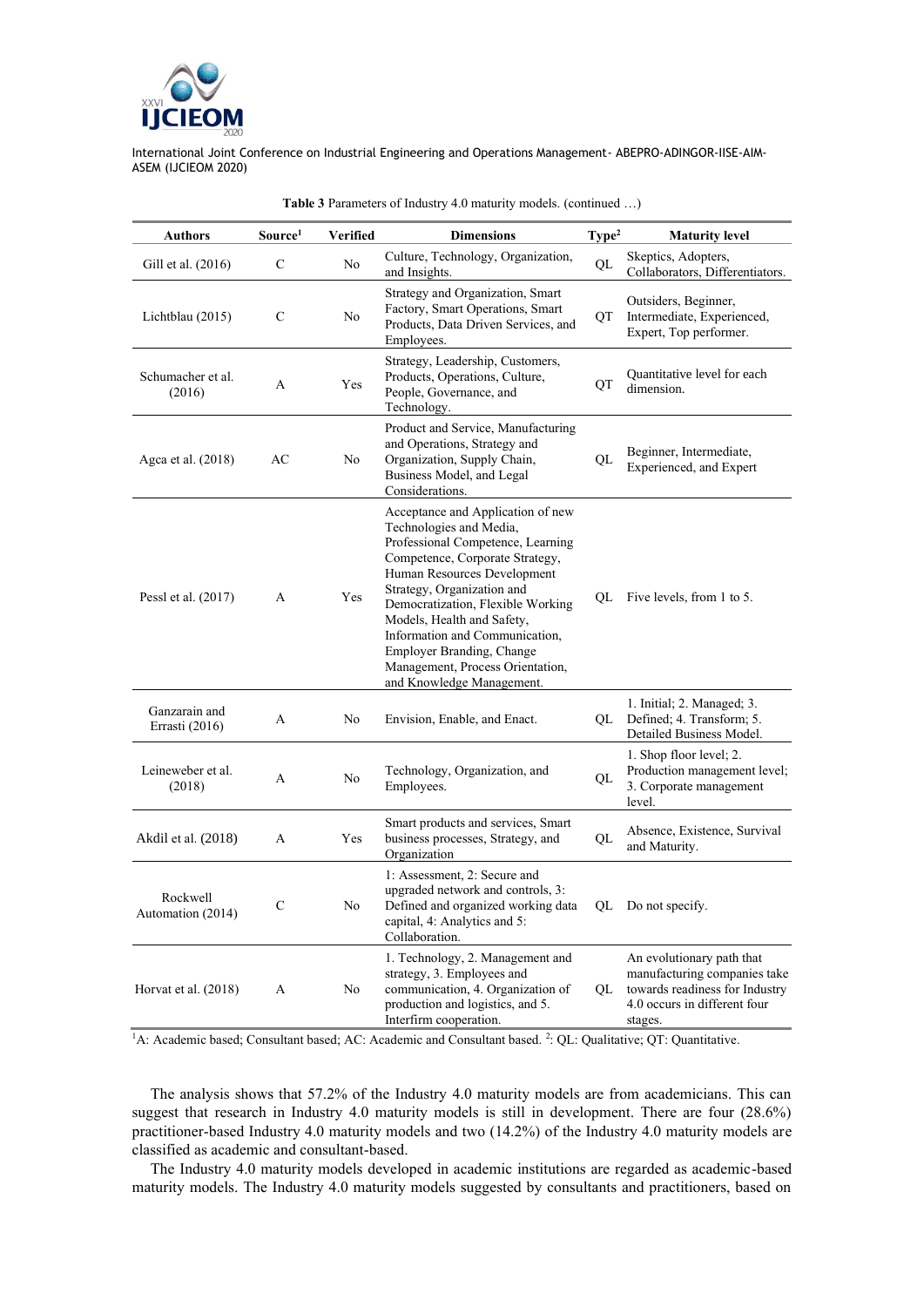

their consulting experience, are entitled as consultant-based maturity models. Academic and Consultant based Industry 4.0 maturity models are the ones developed in partner with consultant companies and academic institutions, such as universities. Schuh et al. (2017) classified as Academic and Consultant based Industry 4.0 maturity model, is a partnership among Acatech and RWTH Aachen University, Technische Universität Darmstadt, University of Paderborn, Fraunhofer Institute for Material Flow and Logistics IML, and German Research Center for Artificial Intelligence, DFKI. Agca et al. (2018) Industry 4.0 maturity model is developed by The University of Warwick, in conjunction with industrial collaborators Crimson & Co and Pinsent Masons.

In all Industry 4.0 maturity model of this study, only 21.4% are verified and 78.6% Industry 4.0 maturity models are just proposed (implementation actions are not reported). It can be argued that a lower proportion of verified Industry 4.0 maturity models do not support its applicability and also does not promote to use these models. Thus, there is a need of more empirical research in Industry 4.0 maturity models subject. The practical verification of the Industry 4.0 maturity models could help researchers to identify the potential approach and related research designs used for Industry 4.0 maturity models verification.

The Industry 4.0 maturity model with more dimensions is Pessl et al. (2017) and the Industry 4.0 maturity model with less dimensions are Ganzarain and Errasti (2016) and Leineweber et al. (2018), with three dimensions only. There are some dimensions present in more than one Industry 4.0 maturity model. It occurs with following dimensions Business, Products, Services, Smart and Digital Products, Customer, Information, Legal Considerations, Organization, Culture, Strategy, People and Employees, Technology, and Operations. Otherwise, there are several dimensions addressed just by single Industry 4.0 maturity models, such as Asset Management, Employer Branding, Leadership, Supply Chain and some others.

The majority of Industry 4.0 maturity levels are composed of a qualitative scale. The higher the scale level, the more engaged is the company evaluated in the Industry 4.0 context. Quantitative maturity levels can be found in PWC (2020), Lichtblau (2015), and Schumacher et al. (2016).

The Industry 4.0 maturity model of PWC (2020) calculates the average of the answers (that can vary from 1 to 5) that is attributed to each dimension, presenting 4 levels of maturity. The maturity level for each dimension of Schumacher et al. (2016) is calculated using the following Equation:

$$
M_{D} = \frac{\sum_{i=1}^{n} M_{D1i} * g_{D1i}}{\sum_{i=1}^{n} g_{D1i}} \tag{1.1}
$$

Where: M: maturity; D: dimension; I: Item; g: Weighting factor; n: number of maturity item.

The major characteristic that differentiates maturity levels of the Industry 4.0 maturity models is that most of them present the maturity result on a scale of levels without identifying aspects of Industry 4.0 that are being assessed. Putting in another way, the majority maturity levels present only the degree of maturity. However, few of them present detailed level scale by area in which the company is placed in the Industry 4.0 considering what was assessed, as is the case of Leyh et al. (2016) and PWC (2020).

In addition to the parameters in Table 3, it is worth mentioning that some Industry 4.0 maturity models have specific application area. Schuh et al. (2017) cover functional areas: development, production, logistics, services, marketing and sales. Leyh et al. (2016) address Information and Technology (IT) in Industry 4.0. Pessl et al. (2017) is applicable for a set of five fields of actions (purchasing, production, intralogistics, sales and human). Rockwell Automation (2014) is focused on IT capability of companies.

#### *4.1 Weaknesses and other issues of Industry 4.0 maturity models*

The academic-based Industry 4.0 maturity models are very simple and subjective. Less than half of them have been validated within an empirical study. This maturity models are only initial ideas, which only report which aspects of Industry 4.0 will be evaluated and what level of maturity they will use to classify the companies (most of them qualitative), but they do not show how it is done this process. They do not show the calculations, or schemes that support the description of the Industry 4.0 maturity level that positions the organization at this or that level.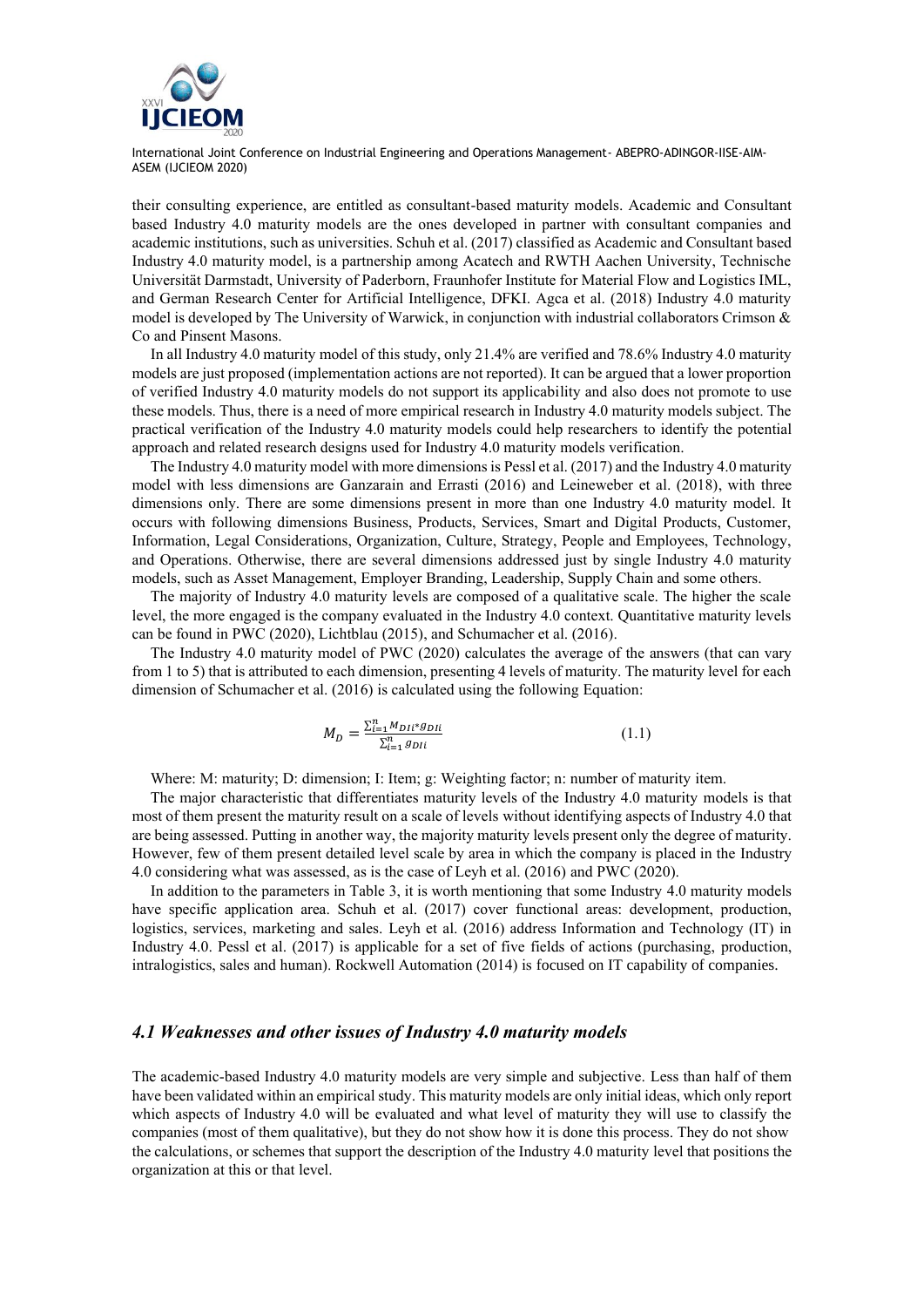

## *4.2 Recommendations for a better, more suitable and comprehensive Industry 4.0 maturity model*

There is a need to develop an Industry 4.0 maturity model that meets the real needs of the organization in terms of using Industry 4.0 technologies. In this sense, the models to be developed should allow the company to define which sectors of Industry 4.0 can contribute, as well as the goals the organization wish to achieve in terms of the implementation of Industry 4.0 related to business strategy. Thus, if an organization is not interested in applying Industry 4.0 technologies in its transport and delivery process, because outsource, for example, it cannot be punished with low scores in the Logistics and Supply Chain dimension, if this issue is not one of its business strategies.

A factor also neglected in current industry 4.0 maturity models is sustainability. The relationship between Industry 4.0 and sustainability triggers a series of points, which must be explored, about the role of these new technologies and tools, to contribute to sustainable practices that use fewer natural resources and non-renewable energy. The industry has a great participation in this process. In addition, the environmental impacts of industrial products are not restricted to the factory gate. The entire product life cycle must be taken into account in this process, which involves the extraction of non-renewable raw materials, energy consumption, disposal and reverse logistics. Each stage has an important role and can be harmful to the planet if not treated properly.

### **5 Conclusions**

The aim of this analysis is to identify and discuss Industry 4.0 maturity models based on the dimensions of these models, as well the maturity level they can measure. This study reviewed 14 Industry 4.0 maturity models published in peer reviewed journals, conferences and consulting reports. In this study some parameters were established for the reviewing Industry 4.0 maturity models, and they were classified into "Academic-based", "Consultant-based" and "Academic and Consultant-based" maturity models, "Verified" or "Not verified" maturity models; these 14 maturity models were also classified as quantitative or qualitative maturity level.

Major Industry 4.0 maturity models present qualitative maturity levels and do not reveal how they develop the maturity levels presented. This research demonstrated the development of Industry 4.0 maturity models is at an early stage of development and the "Academic-based" Industry 4.0 maturity models need to be improved, considering broader and more specific dimensions. Although the Academic and Consultant based Industry 4.0 maturity models are more robust because their dimensions cover a greater range of aspects when compared to Academic-based Industry 4.0 maturity models, none of them were verified through practical applications and empirical studies. This can be pointed out as a weakness of these Industry 4.0 maturity models.

This research also identified that there is no common method in the field in terms of scope, dimensions, measurements and indicators. So, it is difficult to compare companies to find out which company is best positioned in the maturity of sector 4.0.

Some topics for future work can be addressed: To deepen in the Industry 4.0 maturity model dimensions clusters and explore what they evaluate; To explore the results of the assessment of the Industry 4.0 maturity models studied. Develop a complete Industry 4.0 maturity model with comprehensive dimensions and solutions to solve the needs of Industry 4.0 and not only classify the companies in maturity levels in Industry 4.0 context.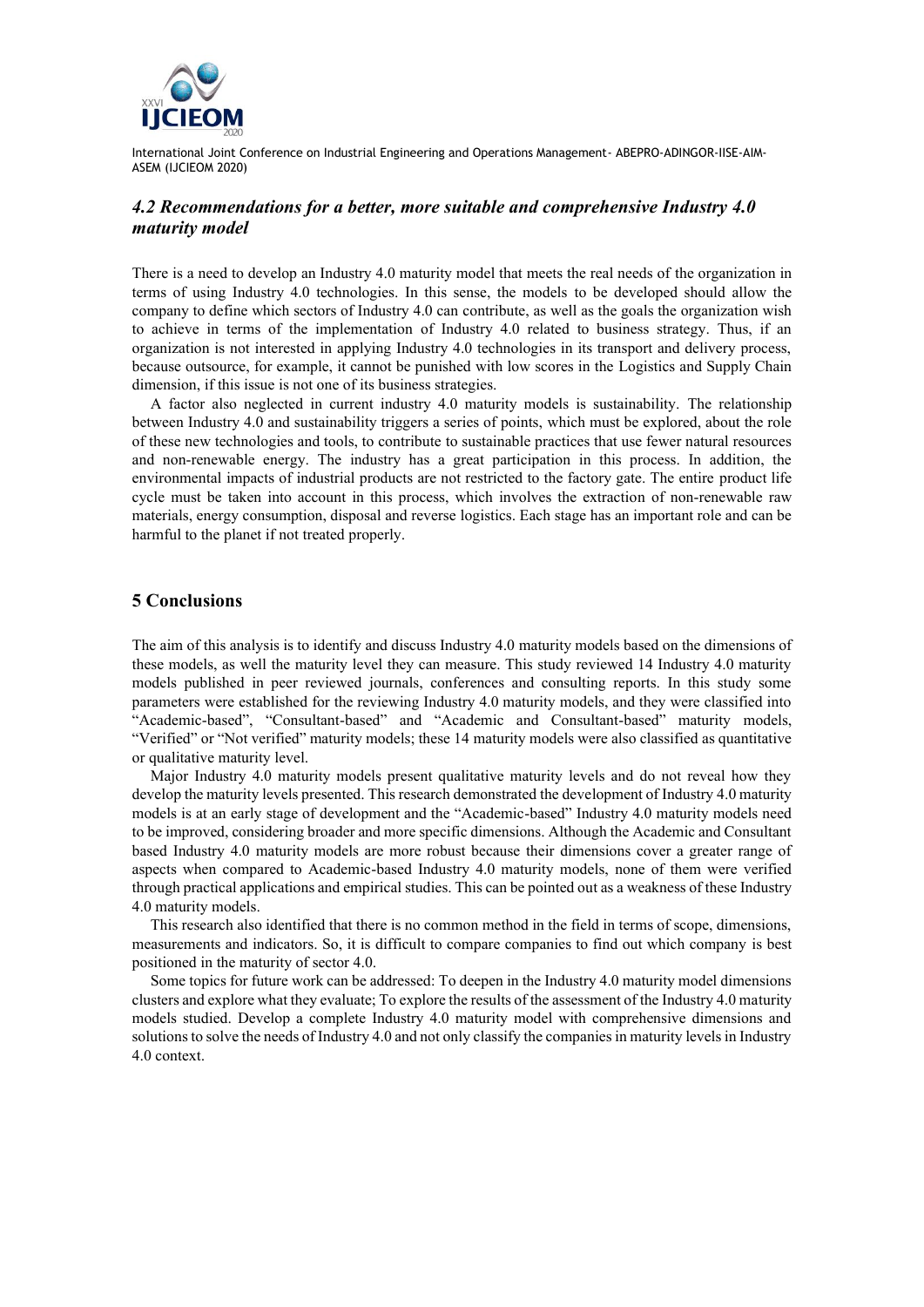

#### **References**

- Agca O, Gibson J, Godsell J, Ignatius J, Davies CW, Xu O (2018) An Industry 4 readiness assessment tool, https://warwick.ac.uk/fac/sci/wmg/research/scip/industry4report/final\_version\_of\_i4\_report\_for\_use\_on\_websites.pdf, last accessed 2020/02/09.
- Akdil KY, Ustundag A, Cevikcan E (2018) Maturity and Readiness Model for Industry 4.0 Strategy. In: Industry 4.0: Managing the Digital Transformation, Springer Series in Advanced Manufacturing. Springer, Cham, 61–94.
- Atzori L, Iera A, Morabito G (2010) The Internet of Things: A survey. Computer Networks, 54(15): 2787-2805.
- Bernardi N (2016) Digitalização nas empresas, uma implantação estratégica, Engenharia Brasil-Alemanha, 5:12-18.

Drath R, Horch A (2014) Industrie 4.0: Hit or Hype? IEEE Industrial Electronics Magazine, 8(2):56-58.

- Ganzarain J, Errasti N (2016) Three Stage Maturity Model in SME's towards Industry 4.0. Journal of Industrial Engineering and Management, 9(5):1119-1128.
- Gill M, VanBoskirk S (2016) The Digital Maturity Model 4.0 (Forrester Inc. 2016.), https://forrester.nitrodigital.com/pdf/Forresters%20Digital%20Maturity%20Model%204.0.pdf, last accessed 2020/02/09.
- Gökalp E, Şener U, Eren PE (2017) Development of an Assessment Model for Industry 4.0: Industry 4.0-MM, 2017 In: Mas A, Mesquida A, O'Connor R, Rout T, Dorling A (eds) Software Process Improvement and Capability Determination. Communications in Computer and Information Science, vol 770. Springer, Cham.
- Horvat D, Stahlecker T, Zenker A, Lerch C, Mladineo M (2018) A conceptual approach to analysing manufacturing companies' profiles concerning Industry 4.0 in emerging economies. In: Procedia Manufacturing, 17:419-426.
- Kagermann H, Wahlster W, Helbig J (2013) Recommendations for implementing the strategic initiative Industrie 4.0. Final report of the Industrie 4.0 Working Group.
- Khaitan SK, McCalley JD (2015) Design Techniques and Applications of Cyberphysical Systems: A Survey. IEEE Systems Journal, 9(2):350-365.
- Leineweber S, Wienbruch T, Lins D, Dieter K, Bernd K (2018) Concept for an evolutionary maturity based Industrie 4.0 migration model, Procedia CIRP 72:404-409.
- Leyh C, Schäffer T, Bley T, Forstenhäusler S (2016) SIMMI 4.0 A Maturity Model for Classifying the Enterprise-wide IT and Software Landscape Focusing on Industry 4.0. In: Proceedings of the Federated Conference on Computer Science and Information Systems, 1297-1302.
- Liao Y, Deschamps F, Loures EFR, Ramos LFP (2017) Past, present and future of Industry 4.0 a systematic literature review and research agenda proposal. International Journal of Production Research, 55(11):3609-3629.
- Lichtblau K, Stich V, Bertenrath R, Blum M, Bleider M, Millack A, Schröter M (2015) IMPULS-Industrie 4.0-Readiness. Impuls-Stiftung des VDMA, Aachen-Köln.
- Maynard, AD (2015) Navigating the Fourth Industrial Revolution. Nature Nanotechnology, 10(12):1005-1006.
- Moeuf A, Pellerin R, Lamouri S, Tamayo-Giraldo S, Barbaray R (2017) The industrial management of SMEs in the era of Industry 4.0. International Journal of Production Research, 56(3):1118-1136.
- Oesterreich TD, Teuteberg F (2016) Understanding the implications of digitization and automation in the context of Industry 4.0: A triangulation approach and elements of a research agenda for the construction industry. Computers in Industry, 83:121-139.
- Okoli C, Schabram K (2010) A guide to conducting a systematic literature review of information systems research. Sprouts: Working Papers on Information Systems, 10:(26).
- Pessl E, Sorko SR, Mayer B (2017) Roadmap Industry 4.0 Implementation Guideline for Enterprises. International Journal of Science, Technology and Society, 5(6):193-202.
- PWC PriceWaterhouseCoopers. Industry 4.0 Enabling Digital Operations. Self-Assessment, https://i40-selfassessment.pwc.de/i40/landing, last accessed 2020/02/09.
- Rajnai Z, Kocsis I (2018) Assessing Industry 4.0 Readiness of Enterprises, In: 16th World Symposium on Applied Machine Intelligence and Informatics. February 7-10, Košice, Herl'any, Slovakia.
- Rockwell Automation. (2014). The Connected Enterprise Maturity Model,http://literature.rockwellautomation.com/idc/groups/literature/documents/wp/ciewp002\_-en-p.pdf, last accessed 2020/02/09.
- Rübel S, Emrich A, Klein S, Loos P (2018) A maturity model for business model management in Industry 4.0. In: Multikonferenz Wirtschaftsinformatik, March 06-09, Lüneburg, Germany.
- Schuh G, Anderl R, Gausemeier J, Ten Hompel M, Wahlster W (2017) Industry 4.0 Maturity Index. Managing the Digital Transformation of Companies (acatech STUDY), Munich: Herbert Utz Verlag 2017, https://www.acatech.de/wpcontent/uploads/2018/03/acatech\_STUDIE\_Maturity\_Index\_eng\_WEB.pdf, last accessed 2020/02/09.
- Schumacher A, Erol S, Sihna W (2016) A maturity model for assessing Industry 4.0 readiness and maturity of manufacturing enterprises. In: Procedia CIRP, 52:161-166.
- Siemieniuch CE, Sinclair MA, Henshaw MJC. (2015) Global Drivers, Sustainable Manufacturing and Systems Ergonomics. Applied Ergonomics, 51:104-119.

Sung TK (2018) Industry 4.0: A Korea perspective. Technological Forecasting and Social Change, 132:40-45.

Tortorella GL, Fettermann D (2018) Implementation of industry 4.0 and Lean Production in Brazilian manufacturing companies. International Journal of Production Research, 56(8):1-13.